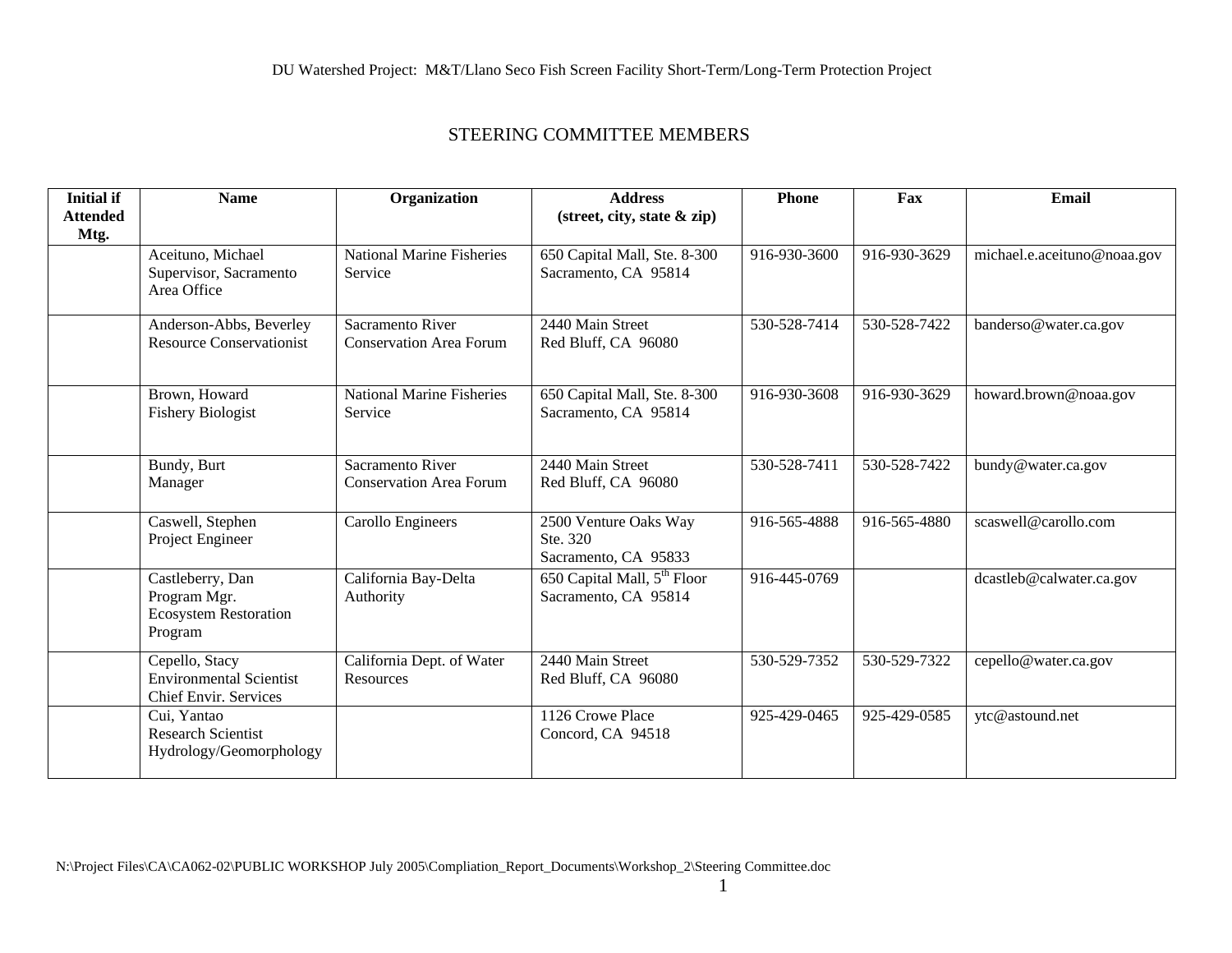| <b>Initial if</b> | <b>Name</b>                                          | Organization                                                          | <b>Address</b>                                                                   | <b>Phone</b>                           | Fax          | Email                                  |
|-------------------|------------------------------------------------------|-----------------------------------------------------------------------|----------------------------------------------------------------------------------|----------------------------------------|--------------|----------------------------------------|
| <b>Attended</b>   |                                                      |                                                                       | (street, city, state & zip)                                                      |                                        |              |                                        |
| Mtg.              |                                                      |                                                                       |                                                                                  |                                        |              |                                        |
|                   | Dorratcague, Dennis E.<br>Principal Engineer         | <b>MWH</b> Americas                                                   | $2375 - 130^{\text{th}}$ Ave., NE<br>Ste. 200<br>Bellevue, WA 98005-1758         | 425-881-1100<br>425-896-6904<br>direct | 425-881-8937 | dennis.e.dorratcague@mwhglob<br>al.com |
|                   | Elliott, Woody<br><b>District Resource Ecologist</b> | California Dept. of Parks &<br>Recreation<br>Northern Buttes District | 400 Glen Drive<br>Oroville, CA 95966                                             | 530-538-2212                           | 530-538-2244 | welli@parks.ca.gov                     |
|                   | Feazel, Steve<br>Sector Superintendent               | California Dept. of Parks &<br>Recreation                             | 400 Glen Drive<br>Oroville, CA 95966                                             | 530-538-2200                           |              | sfeaz@parks.ca.gov                     |
|                   | Fehling, Mike<br><b>Supervising Ranger</b>           | California Dept. of Parks &<br>Recreation                             | <b>Bidwell Mansion</b><br>525 The Esplanade<br>Chico, CA 95926                   | 530-895-4304                           |              | mfehl@parks.ca.gov                     |
|                   | Foerster, Kevin<br>Project Leader                    | Sacramento Valley<br>National Wildlife Refuge<br>Complex              | 752 County Rd 99W<br>Willows, CA 95988                                           | 530-934-2801                           |              | kevin foerster@fws.gov                 |
|                   | Foster, Robert<br>District Superintendent            | California Dept. of Parks &<br>Recreation<br>Northern Buttes District | 400 Glen Drive<br>Oroville, CA 95966                                             | 530-538-2200                           |              | rfost@parks.ca.gov                     |
|                   | Fris, Rebecca<br><b>Restoration Coordinator</b>      | California Bay-Delta<br>Authority                                     | 650 Capital Mall, 5 <sup>th</sup> Floor<br>Sacramento, CA 95814                  | 916-445-5031                           |              | rebeccaf@calwater.ca.gov               |
|                   | Gaumer, Jim<br>Engineer                              | M&T Chico Ranch                                                       | 3964 Chico River Rd<br>Chico, CA 95928                                           | 530-891-8636                           |              | jgaumer@shocking.com                   |
|                   | Harvey, Michael<br>Principal Geomorphologist         | Mussetter Engineering, Inc.                                           | PO Box 270785<br>1730 So. College Ave.<br>Ste. 100<br>Ft. Collins, CO 80527-0785 | 970-224-4612                           | 970-472-6062 | mikeh@mussei.com                       |

N:\Project Files\CA\CA062-02\PUBLIC WORKSHOP July 2005\Compliation\_Report\_Documents\Workshop\_2\Steering Committee.doc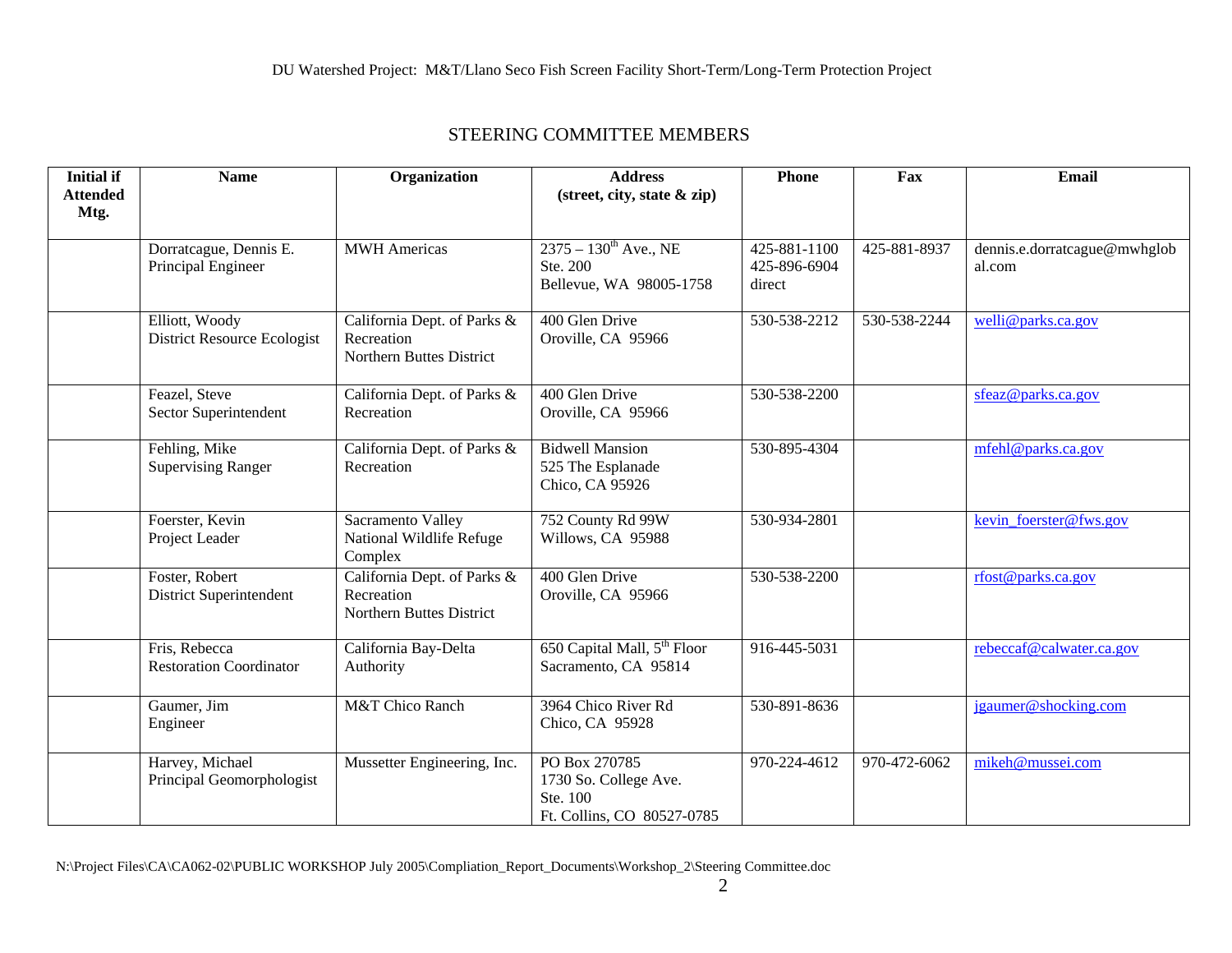| <b>Initial if</b><br><b>Attended</b> | <b>Name</b>                                       | Organization                                             | <b>Address</b><br>$(\text{street}, \text{city}, \text{state} \& \text{zip})$ | <b>Phone</b>                           | Fax          | Email                   |
|--------------------------------------|---------------------------------------------------|----------------------------------------------------------|------------------------------------------------------------------------------|----------------------------------------|--------------|-------------------------|
| Mtg.                                 |                                                   |                                                          |                                                                              |                                        |              |                         |
|                                      | Heringer, Les<br>Manager                          | M&T Chico Ranch                                          | 3964 Chico River Road<br>Chico, CA 95928                                     | 530-342-2954                           |              | lsheringer@sunset.net   |
|                                      | Hymanson, Zachary<br>Deputy Director for Science  | California Bay-Delta<br>Authority                        | 650 Capital Mall, 5 <sup>th</sup> Floor<br>Sacramento, CA 95814              | 916-445-0720                           | 916-445-7297 | zachary@calwater.ca.gov |
|                                      | Larsen, Eric<br><b>Research Scientist Geology</b> |                                                          | 200 Wolfskill Street<br>Winters, CA 95694                                    | 530-752-8336                           |              | ewlarsen@ucdavis.edu    |
|                                      | Kinnear, Brian<br><b>ESA Biologist</b>            | National Atmospheric<br>&Oceanic Administration          | 650 Capital Mall<br>Ste. 8-300<br>Sacramento, CA 95814                       | 916-930-3609                           | 916-930-3629 | Brian.kinnear@noaa.gov  |
|                                      | Leininger, Chris<br>Project Development           | Ducks Unlimited, Inc.                                    | 3074 Gold Canal Drive<br>Rancho Cordova, CA 95670                            | 916-852-2000                           | 916-852-2200 | cleininger@ducks.org    |
|                                      | McKinley, Fritz<br>Director                       | City of Chico<br><b>Public Works Department</b>          | PO Box 3420<br>411 Main Street<br>Chico, CA 95927                            | 530-879-6901                           | 530-895-4899 | fmckinle@ci.chico.ca.us |
|                                      | McManus, Dan<br>Hydrogeologist                    | California Department of<br><b>Water Resources</b>       | 2440 Main Street<br>Red Bluff, CA 96080                                      | 530-529-7373<br>530-945-0882<br>mobile | 530-529-7322 | mcmanus@water.ca.gov    |
|                                      | Miller, Tamara, PE<br>Enginneer                   | City of Chico<br><b>Public Works Department</b>          | 2988 Butterfly Lane<br>Chico, CA                                             | 530-514-9055                           |              | TamaraMillerPE@aol.com  |
|                                      | Moroney, Kelly<br>Refuge Manager                  | Sacramento Valley<br>National Wildlife Refuge<br>Complex | 752 Count Rd 99W<br>Willows, CA 95988                                        | 530-934-2801                           |              | kelly moroney@fws.gov   |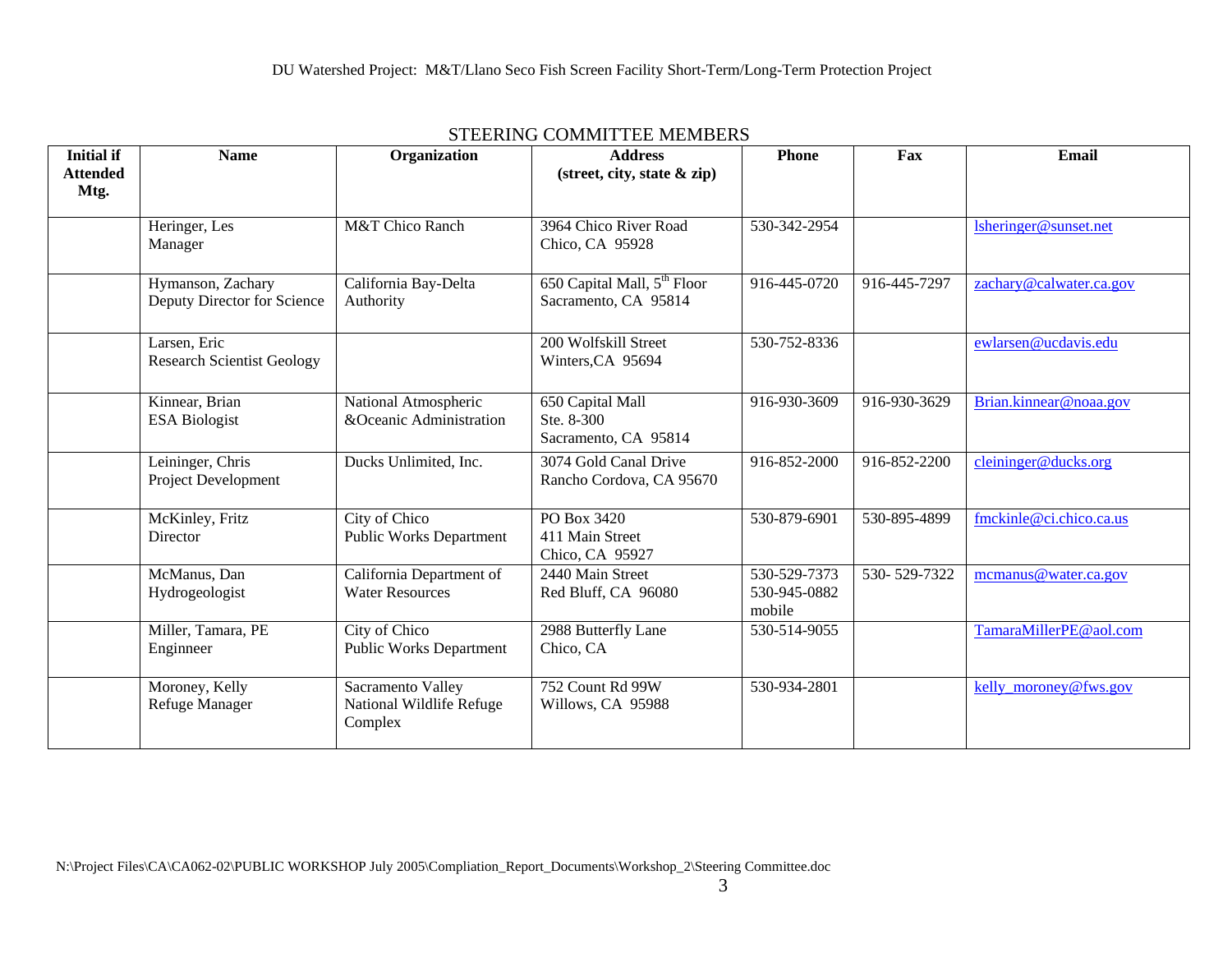| <b>Initial if</b>       | <b>Name</b>                                                 | Organization                                             | <b>Address</b>                                             | <b>Phone</b>                 | Fax          | Email                       |
|-------------------------|-------------------------------------------------------------|----------------------------------------------------------|------------------------------------------------------------|------------------------------|--------------|-----------------------------|
| <b>Attended</b><br>Mtg. |                                                             |                                                          | (street, city, state & zip)                                |                              |              |                             |
|                         | Mussetter, Robert<br>Principal Engineer                     | Mussetter Engineering, Inc.                              | 1730 So. College Ave.<br>Ste. 100<br>Ft. Collins, CO 80525 | 970-224-4612                 | 970-472-6062 | bobm@mussei.com             |
|                         | Newlin, Vickie<br>Sacramento Valley Regional<br>Coordinator | California Bay-Delta<br>Authority                        | 1 Griffith Park Lane<br>Chico, CA 95928                    | 916-966-2633<br>916-445-0957 |              | vickien@calwater.ca.gov     |
|                         | Parker, Scott<br>Project Manager                            | Carollo Engineers                                        | 2500 Venture Oaks Way<br>Ste.320<br>Sacramento, CA 95833   | 916-565-4888                 | 916-565-4880 | sparker@carollo.com         |
|                         | Ross, Bruce<br>Assoc. Eng. Geologist                        | California Dept. of Water<br>Resources                   | 2440 Main Street<br>Red Bluff, CA 96080                    | 530-528-7407                 | 530-528-7422 | beross@water.ca.gov         |
|                         | Schild, Neil W.<br>Principal Engineer                       | <b>MWH</b> Americas                                      | 3321 Power Inn Rd -Ste 300<br>Sacramento, CA 95826         | 916-418-8271                 | 916-924-1136 | neil.w.schild@mwhglobal.com |
|                         | Sieperda, David<br>Manager                                  | Llano Seco Rancho                                        | 8369 Hugh Baber Lane<br>P.O. Box 1039<br>Chico, CA 95928   | 530-342-0839<br>530-624-6150 | 530-893-3363 | davesieperda@pulsarco.com   |
|                         | Strand, Bob<br><b>Consultant Engineer</b>                   | <b>MWH</b> Americas                                      | 1684 S. Holland St<br>Lakewood, CO 80232                   | 303-985-7927                 | 303-985-7927 | davids2829@aol.com          |
|                         | Sulik, Marc<br>Supervisor                                   | City of Chico<br><b>Water Pollution Control</b><br>Plant | 4827 Chico River Road<br>Chico, CA 95928                   | 530-894-4301                 |              | msulik@ci.chico.ca.us       |
|                         | Thieriot, Richard<br>Shareholder                            | Rancho Llano Seco                                        | 44 Montgomery Street<br>Ste 940<br>San Francisco, CA 94104 | 415-788-7220                 | 415-788-0669 | rthieriot@aol.com           |